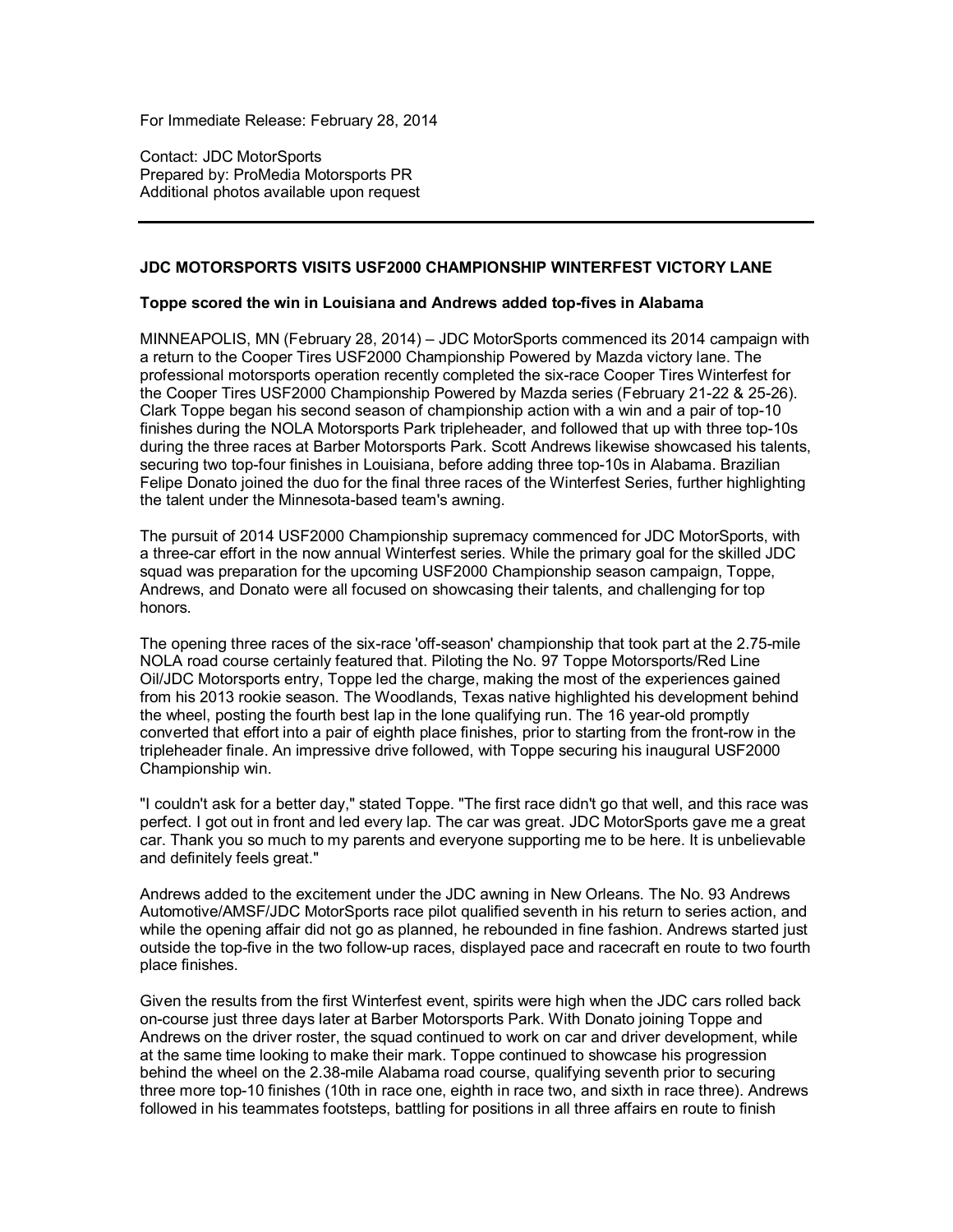eighth, ninth, and seventh. Donato, in his first race outing with the junior formula car standout squad, moved up the scorecharts throughout the event, ultimately adding to the top-10 tally with a 10th place result in Round Six.

"It was a week of up and downs," stated Andrews. "We had a nice package at NOLA, but I didn't get the most out of my tires in qualifying. After being crashed out in race one, I think we did an awesome job to bring home two fourth-place results, and being competitive enough to win. We were scratching our heads at Barber up until the final race, when we were able to make the car competitive. It's a good feeling to know where the cars are at. Now all I can do is everything in my power to try and find the sponsorship to race the full championship."

With the 2014 edition of the Winterfest series now in the record books, JDC MotorSports and its talented racers switch focus to the upcoming Cooper Tires USF2000 Championship Powered by Mazda campaign. The season-opening doubleheader takes place on March 29-30, with Rounds One and Two as part of the Grand Prix of St. Petersburg IZOD IndyCar Series opener. Prior to the twin bill on the Florida street circuit, the Minnesota-based team will continue pre-season preparations.

JDC MotorSports races with associate sponsorship from RedLineOil.com

Additional information on JDC MotorSports can be obtained from the team's website @ jdcmotorsport.com For direct contact, please contact John Church @ 952-233-3075

Learn more about Scott Andrews at AndrewsMotorsport.com and keep up to date via Twitter @ ScottAndrews93 and Facebook @ Scott Andrews Racing

Learn more about Clark Toppe at ClarkToppeRacing.com and keep up to date via Twitter @ Clark Toppe and Facebook @ Clark Toppe Racing Videos also available on YouTube @ Clark **Toppe** 

Learn more about Felipe Donato at FelipeDonato.com.br and keep up to date via Twitter @ FelipeDonato51 and Facebook @ Felipe Donato

# ###

# **About JDC MotorSports:**

Involved in formula car racing since its inception in 1994, JDC MotorSports has established itself as one of the leading junior open-wheel teams in North America. Initially making its mark in the F2000 class of club racing competition, JDC MotorSports was soon a team worth watching in the pro ranks. Competing in the Formula Ford 2000 Zetec Championship, the team not only won races, but also helped develop multiple young drivers. In 2005, JDC MotorSports expanded its efforts, entering the Star Mazda Championship. Quickly becoming one of the top teams in the series, JDC captured both the driver and team titles in 2007, as well as Rookie of the Year honors, with Dane Cameron scoring a series-high three wins. In 2008, JDC MotorSports was the runner-up in the Star Mazda Championship and finished fourth in its inaugural season of F2000 Championship Series competition. The Minnesota-based team won the Star Mazda Championship title with Rookie of the Year Adam Christodoulou, and the F2000 Championship Series title with Chris Miller in 2009. The following year, JDC continued its winning ways, earning the Rookie of the Year award in the Star Mazda Championship with Connor De Phillippi, and scoring a non-points win in the USF2000 National Championship. In 2011, the Minneapolis-based squad captured its third Star Mazda Championship title with Tristan Vautier, scored a win in the USF2000 National Championship, and made its Prototype Lites Championship debut, earning five podium finishes. JDC MotorSports added to its Star Mazda Championship win tally, USF2000 Championship podium total, and finished as the Prototype Lites Championship runner-up in 2012. Last year, the squad continued its run of Pro Mazda and USF2000 podium finishes, and was third in the Prototype Lites title fight.

# **Attachments:**